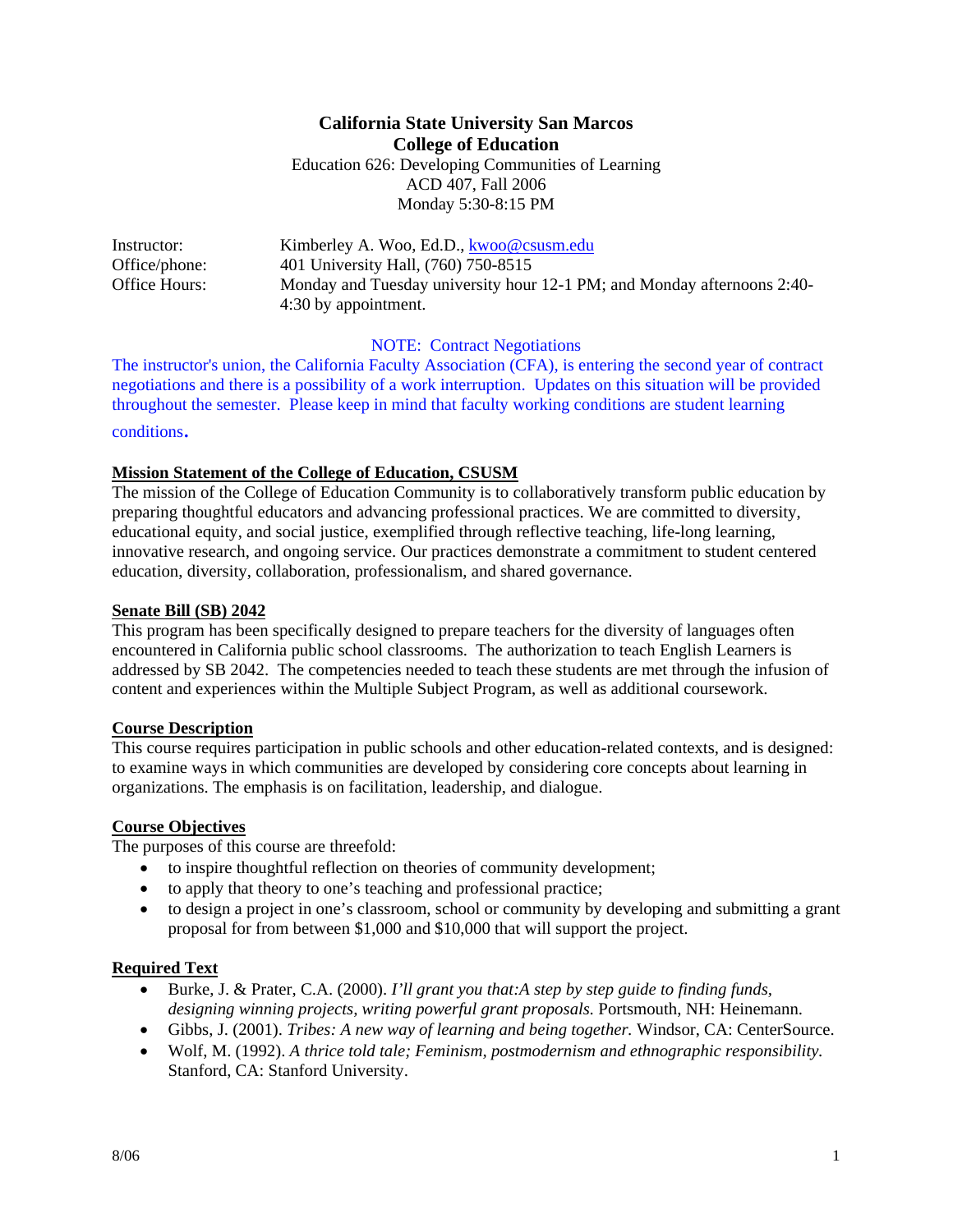#### **Accommodation for Disabilities**

Students requiring reasonable accommodations need to contact Disabled Student Services in order to make the necessary arrangements. This organization is located in Craven Hall, room 5025a, and can be reached by telephone at (760) 750-4905 or (760) 750-4909 (TDD users).

#### **Grading Policy**

All students will come prepared to class; readings and homework assignments are listed on the dates on which they are due. Final grades for the course will be calculated according to the following total scores:

| 94-100%=A       | $77-79\% = C +$ | $60-63\% = D$   |
|-----------------|-----------------|-----------------|
| $90-93\% = A$   | $74 - 76\% = C$ | Below 60% $=$ F |
| $87-89\% = B +$ | $70-73\% = C$   |                 |
| $84 - 86\% = B$ | $67-69\% = D+$  |                 |
| $80 - 83\% = B$ | $64-66\% = D$   |                 |

All required work is expected to be on time. One grade level will be deducted for each class meeting for which it is late (e.g., an "A" assignment that is submitted one class session late will be marked down to an A-). Unless prior instructor approval is secured, assignments will not be accepted three class sessions after which they are due. Life and death situations will be handled on a case-by-case basis, as determined by the instructor.

It is expected that students will proofread and edit their assignments prior to submission. Students will ensure that the text is error-free (grammar, spelling), and ideas are logically and concisely presented. Refer to American Psychological Association (APA) manual, 5<sup>th</sup> edition, for guidance. Neglecting to do the above will impact the instructor's ability to read and understand the text; the assignment's grade will be negatively affected as a result of this oversight.

Grading will also include a component of "professional demeanor." Students will conduct themselves in ways that are generally expected of those who are entering the education profession. This includes but is not limited to:

- On-time arrival to all class sessions;
- Advance preparation of readings and timely submission of assignments;
- Respectful participation in all settings (e.g., whole group, small group, in/outside of class);
- Carefully considered, culturally aware approaches to solution-finding.

#### **Plagiarism**

All work submitted for this course should reflect students' efforts. When relying on supporting documents authored by others, it is necessary to cite them clearly and completely. Failure to do so may result in failure of the course.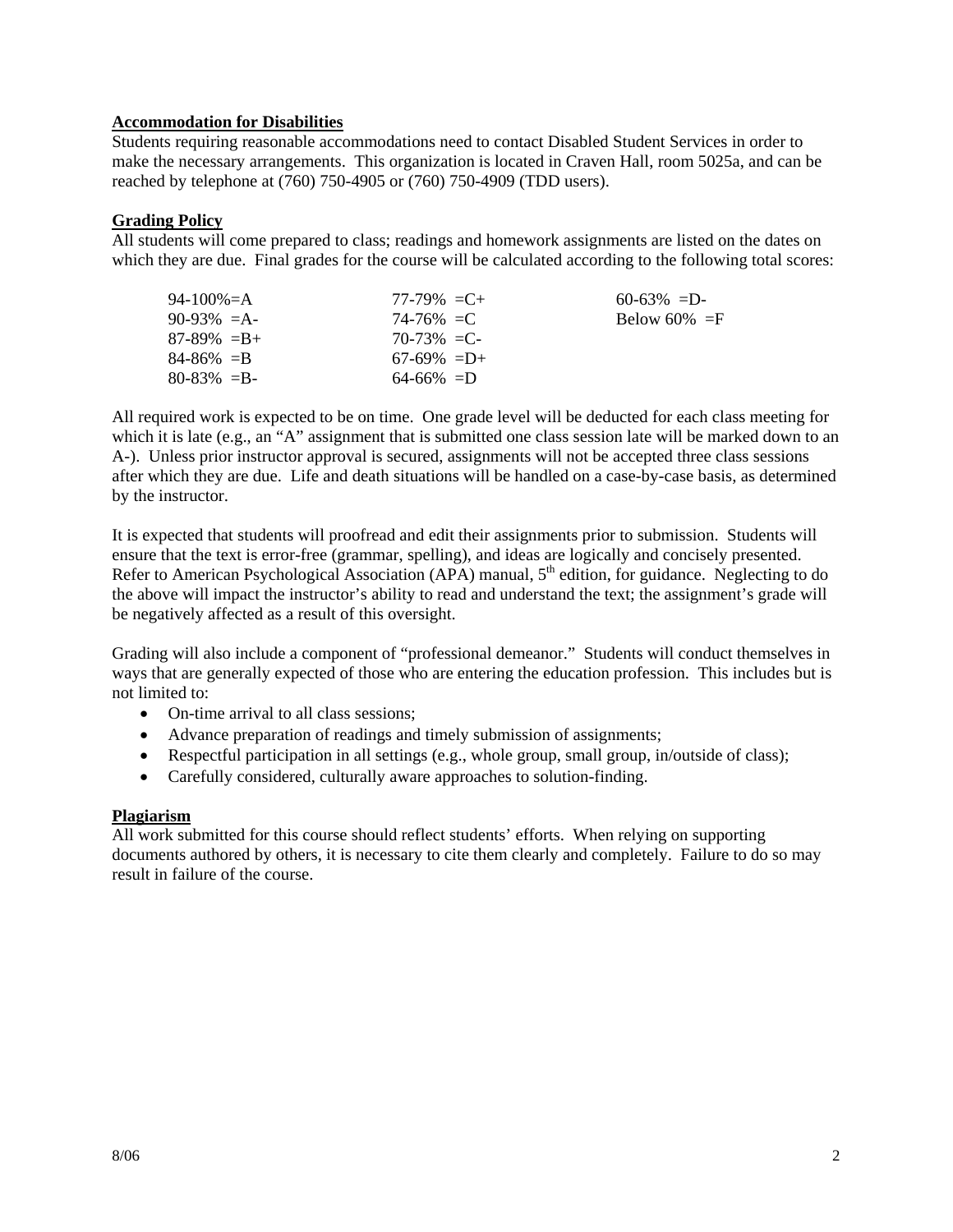| August 28    | 1. Introductions.<br>*Self, school district, personal interest, research interests.<br>*MA updates.<br>*Program questions.<br>*IRB submissions.<br>2. Icebreakers<br>* "2 on a crayon," reflection, debrief.<br>*"Hagoo" to find group, debrief.<br>*"Bumper sticker", debrief.<br>3. LA Times, "I ate the whole thing"<br>3. Review syllabus, course expectations, attendance policy. |  |  |
|--------------|----------------------------------------------------------------------------------------------------------------------------------------------------------------------------------------------------------------------------------------------------------------------------------------------------------------------------------------------------------------------------------------|--|--|
|              |                                                                                                                                                                                                                                                                                                                                                                                        |  |  |
|              |                                                                                                                                                                                                                                                                                                                                                                                        |  |  |
|              |                                                                                                                                                                                                                                                                                                                                                                                        |  |  |
|              | 4. Course times and number of meetings.                                                                                                                                                                                                                                                                                                                                                |  |  |
|              | 5. Begin individual brainstorming: specific school, district, and<br>community needs.                                                                                                                                                                                                                                                                                                  |  |  |
|              | 6. Share as a class.                                                                                                                                                                                                                                                                                                                                                                   |  |  |
|              | 7. Get into preliminary groups for development of school community<br>project.                                                                                                                                                                                                                                                                                                         |  |  |
| September 4  | Labor Day, no class.                                                                                                                                                                                                                                                                                                                                                                   |  |  |
| September 11 | 1. Two community building activities and debrief.<br>2. Share with class some "tricks" and challenges when searching for RFPs<br>and grant opportunities.<br>3. Visit with new COE librarian. Help with grant ideas. Spend some time                                                                                                                                                   |  |  |
|              | researching.                                                                                                                                                                                                                                                                                                                                                                           |  |  |
|              | 4. Read Nacerima. Whole class debrief.                                                                                                                                                                                                                                                                                                                                                 |  |  |
|              | 5. Share examples of grant proposals submitted.                                                                                                                                                                                                                                                                                                                                        |  |  |
|              | 6. Whole group discussion of $B \& P$ readings.                                                                                                                                                                                                                                                                                                                                        |  |  |
|              | *Burke & Prater chapters 1-3                                                                                                                                                                                                                                                                                                                                                           |  |  |
| September 18 | 1. Two community building activities and debrief.<br>2. Small discussion of B $\&$ P's chapters, butcher paper questions for the<br>"other team."                                                                                                                                                                                                                                      |  |  |
|              | 3. Introduce notion of "Tribes."<br>4. Small group time—project objectives and preliminary agenda.<br>*Burke & Prater chapters 4, 5, 6                                                                                                                                                                                                                                                 |  |  |
|              | *Draft #1 of grant proposal.                                                                                                                                                                                                                                                                                                                                                           |  |  |
|              | a. Include Request for proposal (RFP)                                                                                                                                                                                                                                                                                                                                                  |  |  |
|              | b.1 page concept paper, letter of inquiry, or a letter of intent to apply for<br>grant.                                                                                                                                                                                                                                                                                                |  |  |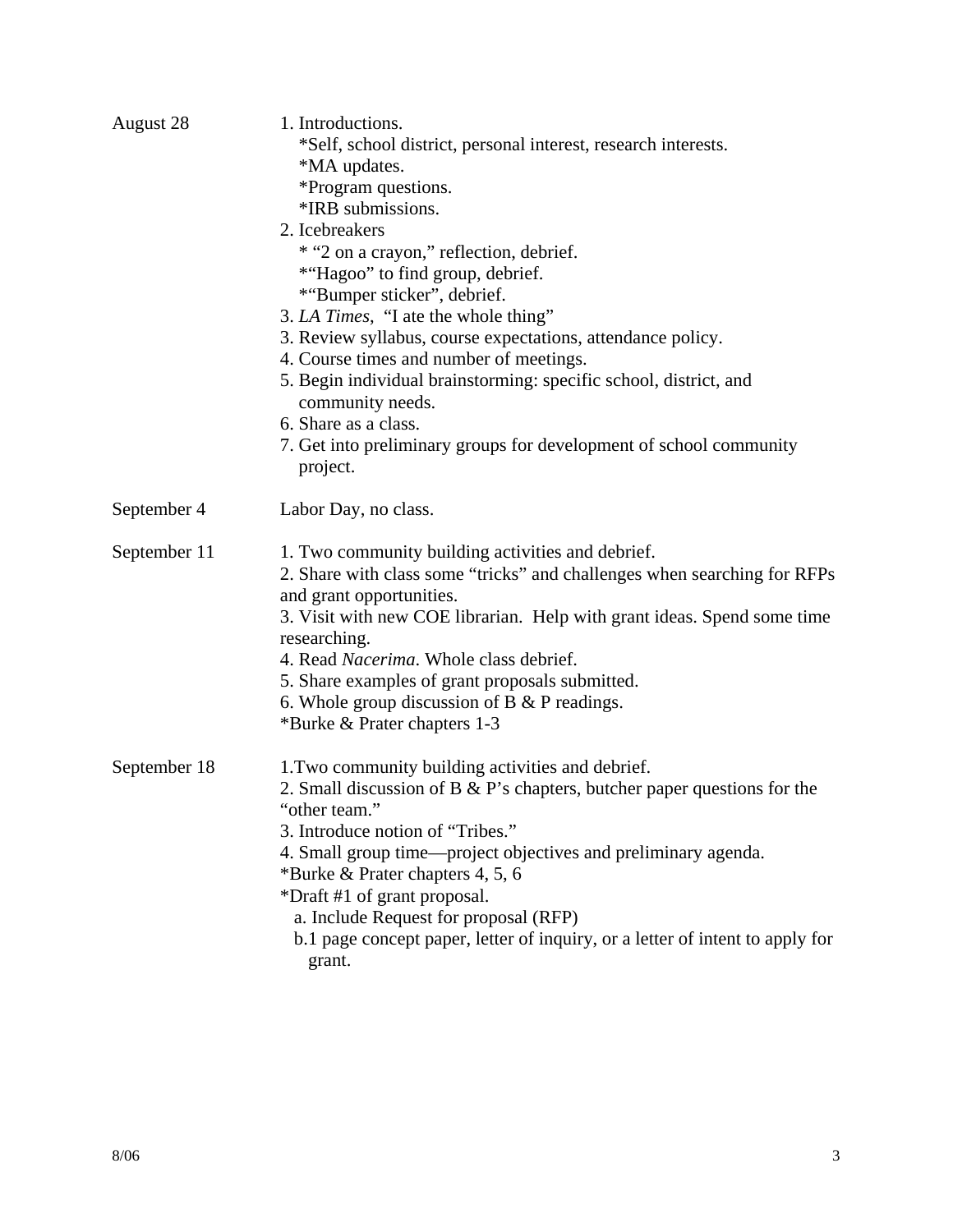| September 25 | 1. Two community building activities and debrief.<br>2. Whole class discussion of Wolf readings.<br>3. Discuss multiple approaches to field note taking.<br>4. Practice taking field notes.<br>5. Debrief field note taking experience in relation to Wolf's notes.<br>*Draft #1 of community building effort.<br>a. Provide a 1-2 pages description of your community building project.<br>b. Include a preliminary outline and a timeline to clarify your objectives.<br>*Wolf chapters 1, 3, 4                                                                                          |
|--------------|--------------------------------------------------------------------------------------------------------------------------------------------------------------------------------------------------------------------------------------------------------------------------------------------------------------------------------------------------------------------------------------------------------------------------------------------------------------------------------------------------------------------------------------------------------------------------------------------|
| September 30 | Off-site learning experience, (Saturday)                                                                                                                                                                                                                                                                                                                                                                                                                                                                                                                                                   |
| October 2    | 1. Two community building activities and debrief.<br>2. Debrief off-site learning experience.<br>3. Discuss validity of Wolf's fictionalized interpretation/"use" of field<br>notes.<br>4. Read and discuss excerpts from The spirit catches you and you fall<br><i>down</i> (distributed in class)—culture, race/ethnicity, class, gender aspects<br>of community.<br>5. Time to meet individually with Woo-grant proposal questions.<br>*1-2 informal written response to off-site experience.<br>*Wolf chapters 2,5                                                                     |
| October 9    | 1. Two community building activities and debrief.<br>2. Whole group discussion of $B \& P$ readings.<br>3. Read and discuss excerpts from <i>Pack of two</i> (distributed in class)—personal<br>perspective and responsibility(s) when creating/participating in a community.<br>4. Time to meet in small groups with Woo-community building activity<br>questions.<br>*Draft #2 of grant proposal.<br>a. Include RFP.<br>b. Please write 2-3 more pages for your grant proposal and include an<br>Introduction, and the goals and objectives of the grant<br>*Burke & Prater chapters 7-9 |
| October 16   | 1. Two community building activities and debrief.<br>2. Panel of educators to speak about "alternative" school communities.<br>3. Whole group discussion of Gibbs' readings.<br>*Draft #2 of community building effort.<br>a. Edit, refine, and resubmit text from draft #1.<br>b. Include 1-2 pages describing how the community building effort will<br>be assessed. Include assessment "tool(s)."<br>$*Gibbs$ , chapter 1, 4, 5                                                                                                                                                         |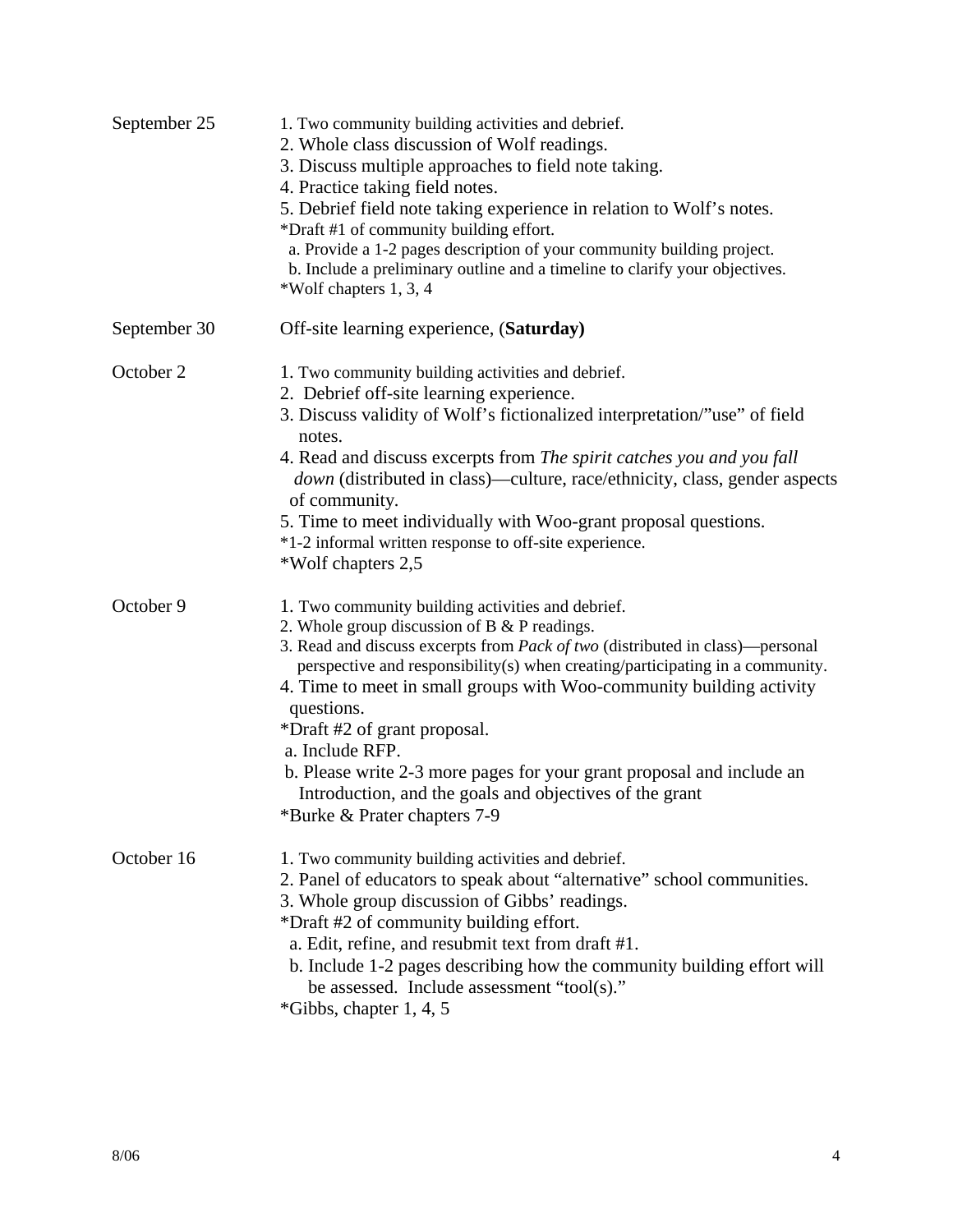| October 21  | 1. Two community building activities and debrief.<br>2. Get into grade level groups and discuss "tribes" implementation in your<br>schools. Chart on butcher paper and share with class.<br>3. As a whole class, discuss individual grant proposal presentation<br>parameters (e.g., 5-10 minutes, 1-page hand out, process, strengths,<br>challenges, suggestions for improvement).<br>4. 1/2 the class discuss rubric for assessing peers' grants (e.g., clearly stated<br>objective(s), logical rationale, budget, timeline). 5 pt. rubric $x = 2 = 10$ pts.<br>5. $\frac{1}{2}$ the class discuss rubric for community building effort presentations.<br>(e.g., overview, technology, visuals, 15 minute time frame, strengths and<br>suggestions for future improvement 10 pt rubric.<br>*Gibbs chapters 6, 8, 9 |
|-------------|-----------------------------------------------------------------------------------------------------------------------------------------------------------------------------------------------------------------------------------------------------------------------------------------------------------------------------------------------------------------------------------------------------------------------------------------------------------------------------------------------------------------------------------------------------------------------------------------------------------------------------------------------------------------------------------------------------------------------------------------------------------------------------------------------------------------------|
| October 30  | 1. Meet with individuals and small groups during the week and/or during<br>class time to discuss last minute questions/concerns regarding grant<br>proposals and/or community building efforts.<br>2. Last recommended day of community building effort implementation.<br>*Burke & Prater 10, 11, 12, 14                                                                                                                                                                                                                                                                                                                                                                                                                                                                                                             |
| November 6  | 1. Two community building activities and debrief.<br>2. Review of two peer's grant proposals.<br>3. In-class individual presentations of grant proposals.<br>4. Whole class debrief.<br>*Final version of grant proposal and proof of submission.                                                                                                                                                                                                                                                                                                                                                                                                                                                                                                                                                                     |
| November 13 | 1. Two community building activities and debrief.<br>2. Group presentations of community building effort.<br>3. Debrief.<br>4. Course evaluations.<br>5. Celebration $\odot$                                                                                                                                                                                                                                                                                                                                                                                                                                                                                                                                                                                                                                          |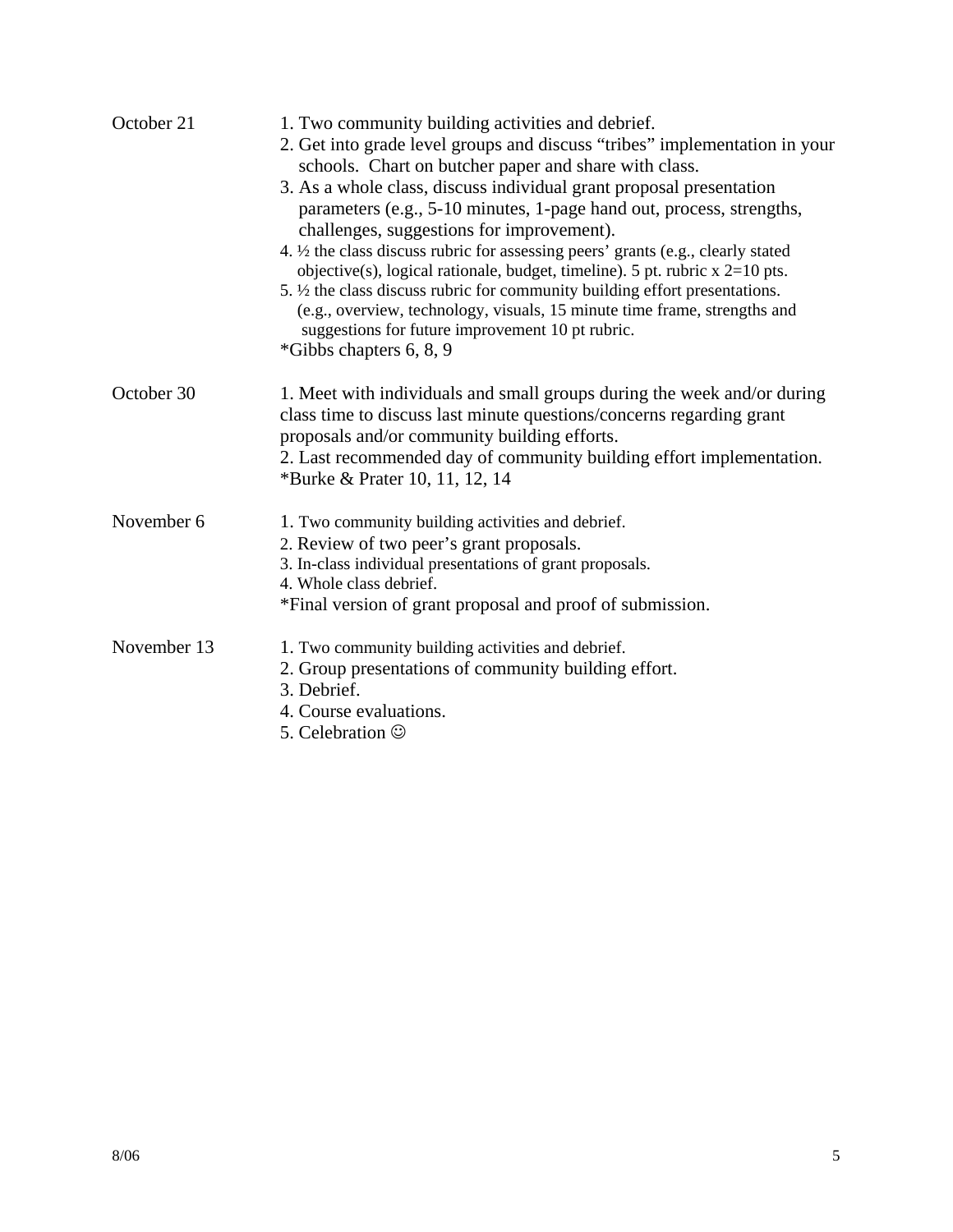| (student's name/signature and date)       |                                                                                                                      | (home telephone/cell phone) |
|-------------------------------------------|----------------------------------------------------------------------------------------------------------------------|-----------------------------|
|                                           | <b>Attendance/participation (24%)</b>                                                                                |                             |
| 8/28                                      |                                                                                                                      |                             |
| 9/11                                      |                                                                                                                      | 10/16                       |
| 9/18                                      |                                                                                                                      | 10/23                       |
| 9/25                                      |                                                                                                                      | 10/30                       |
| 9/30                                      |                                                                                                                      | 11/6                        |
| 10/2                                      | <u> 1989 - Johann John Harry Harry Harry Harry Harry Harry Harry Harry Harry Harry Harry Harry Harry Harry Harry</u> | 11/13                       |
| <b>Professional Demeanor (5%)</b><br>(5%) |                                                                                                                      |                             |
|                                           | Individual assignments (31%)                                                                                         |                             |
| 9/18<br>10/2                              | Draft #1 of grant<br>1-3 page informal response to off-site experience                                               | $(10\%)$<br>$(1\%)$         |
| 10/9                                      | Draft #2 of grant proposal                                                                                           | $(10\%)$                    |
| 11/6                                      | Final version of grant and proof of submission<br>$\frac{10\%}{2}$                                                   |                             |
| Group assignment (40%)                    |                                                                                                                      |                             |
| 9/25                                      | Draft #1 of community building effort                                                                                | $(10\%)$                    |
| 10/16                                     | Draft #2 of community building effort<br>$(10\%)$                                                                    |                             |
| 11/13                                     | Class presentation of community building effort<br>$(10\%)$                                                          |                             |
| 11/13                                     | Peer responses to two grants                                                                                         | $(10\%)$                    |

**Total \_\_\_\_\_\_\_\_(100%)**